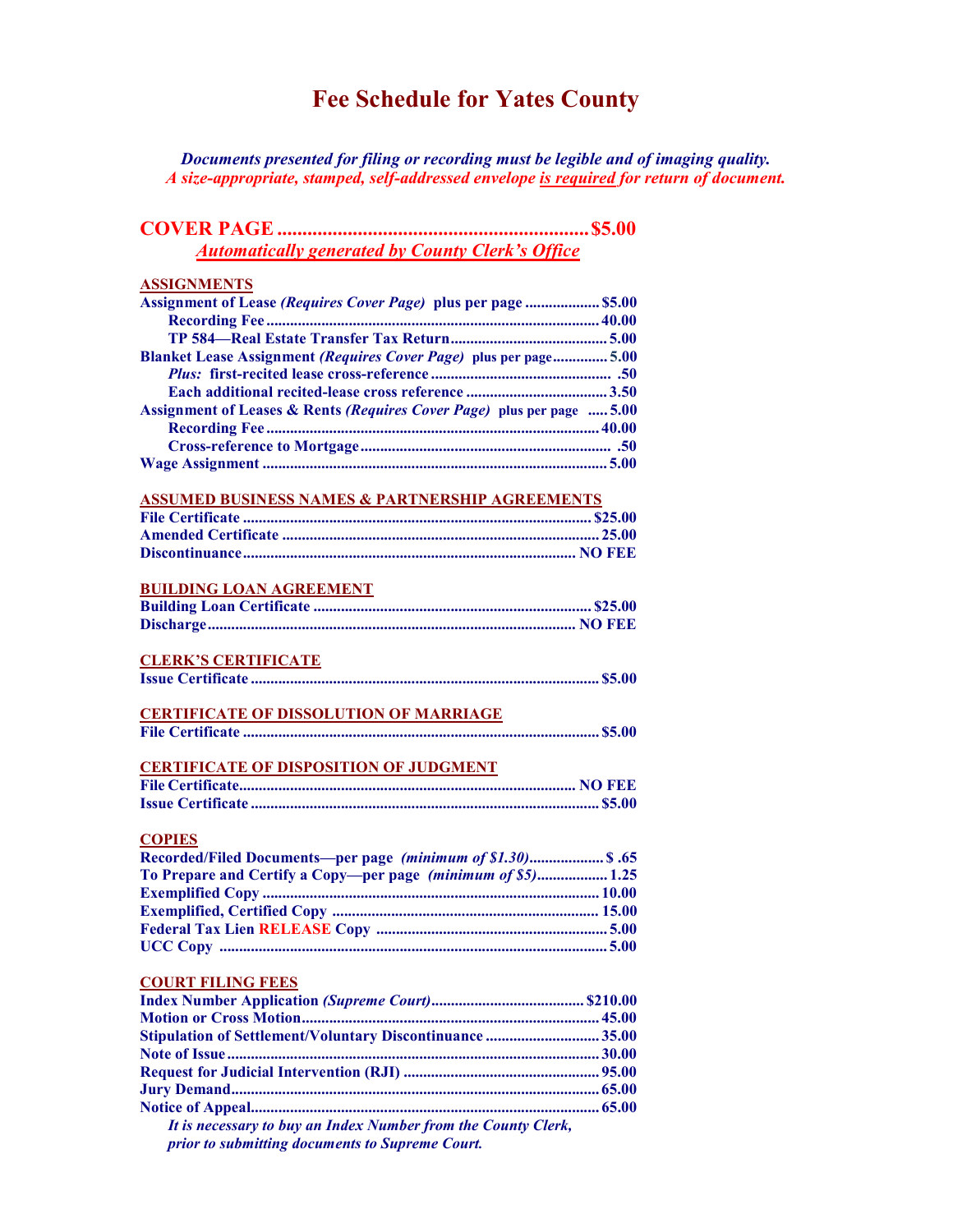#### DEEDS

| <b>See Transfer Tax</b>                                             |
|---------------------------------------------------------------------|
| RP-5217 Equalization & Assessment\$125.00 or \$250.00               |
| See Real Property Transfer Report RP-5217 for details               |
| <b>Correction Deed</b>                                              |
|                                                                     |
|                                                                     |
|                                                                     |
|                                                                     |
| RP-5217 Equalization & Assessment\$125.00 or \$250.00               |
| See Real Property Transfer Report RP-5217 for details               |
| <b>Additional Recording Fee for Residential Deed Notice \$10.00</b> |

### DIVORCE FILING

| Dissolution of Marriage—only original DO-2168 accepted 5.00 |  |
|-------------------------------------------------------------|--|

### ESTOPPEL CERTIFICATE

### FAX SERVICE

#### FEDERAL TAX LIEN

### HOSPITAL LIEN

|--|--|--|--|--|

# INDEX NUMBER

#### **JUDGMENTS**

| (Affidavit Required for Debtor's Employer Information) |  |
|--------------------------------------------------------|--|
|                                                        |  |
|                                                        |  |
|                                                        |  |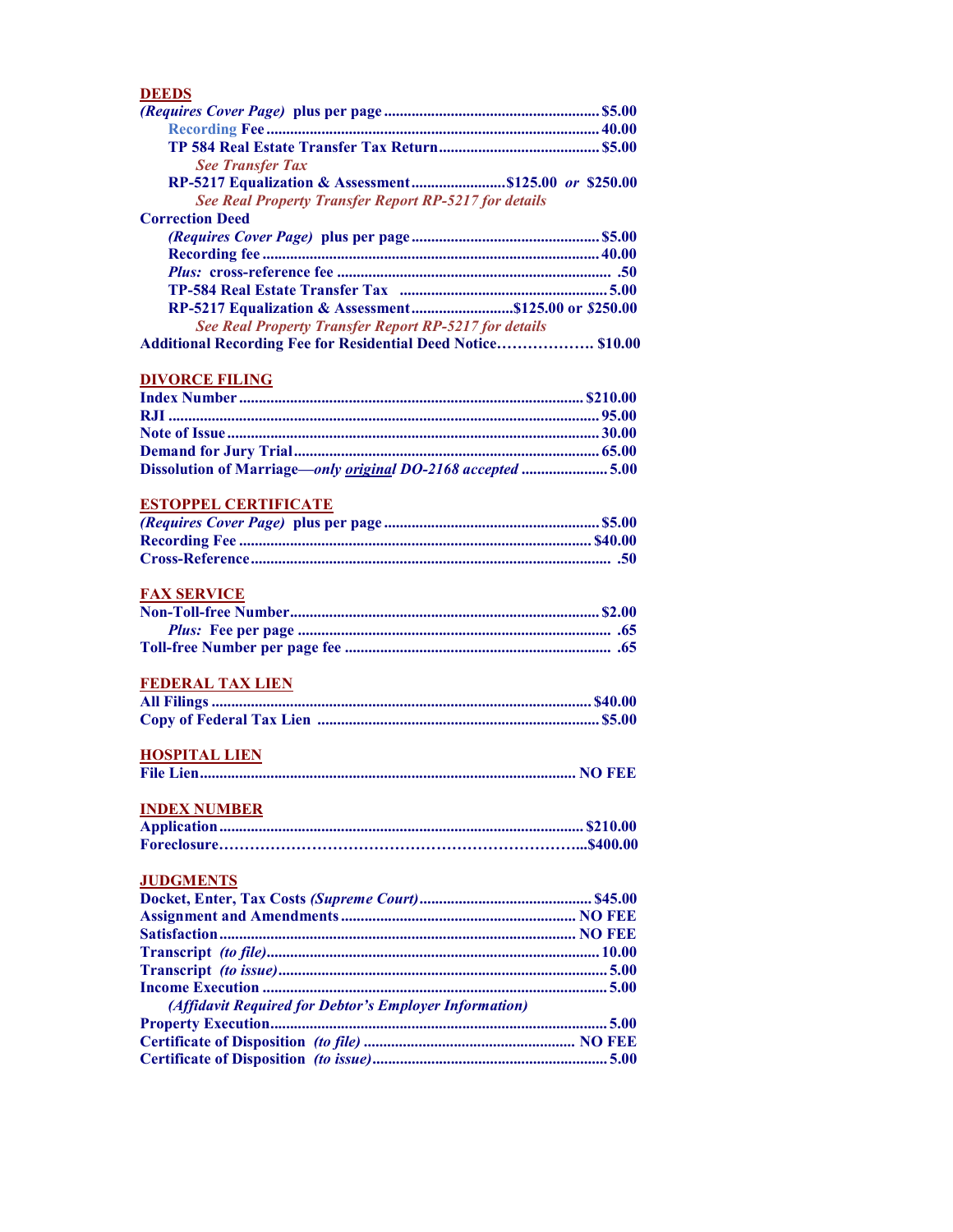| <b>LEASES</b>                   |
|---------------------------------|
|                                 |
|                                 |
|                                 |
| <b>Assignment of Lease</b>      |
|                                 |
|                                 |
|                                 |
| <b>Blanket Lease Assignment</b> |
|                                 |
|                                 |
|                                 |
|                                 |

### **LIENS**

| (Filed in addition to index number fee) |  |
|-----------------------------------------|--|
|                                         |  |
|                                         |  |
|                                         |  |
|                                         |  |
|                                         |  |
|                                         |  |
|                                         |  |
|                                         |  |
|                                         |  |
|                                         |  |
|                                         |  |

# LIS PENDENS

| (Filed in addition to index number fee) |  |
|-----------------------------------------|--|
|                                         |  |
|                                         |  |

# MAPS—Survey and Subdivision

| (Original Mylar and two (2) certified paper copies required) |  |
|--------------------------------------------------------------|--|

# MECHANIC'S LIEN

| <b>Includes:</b> Notice of Public Service Liens |  |
|-------------------------------------------------|--|
| <b>Public Improvement Liens</b>                 |  |
|                                                 |  |
|                                                 |  |
|                                                 |  |

# **MORTGAGES**

| <b>Original Mortgage</b>                                   |  |
|------------------------------------------------------------|--|
|                                                            |  |
|                                                            |  |
|                                                            |  |
| \$1.00 for each \$100.00 secured by the mortgage includes: |  |
|                                                            |  |
|                                                            |  |
| (unless Mortgage Affidavit filed for exemption)            |  |
|                                                            |  |
| (No exemption unless mortgage is totally exempt from tax)  |  |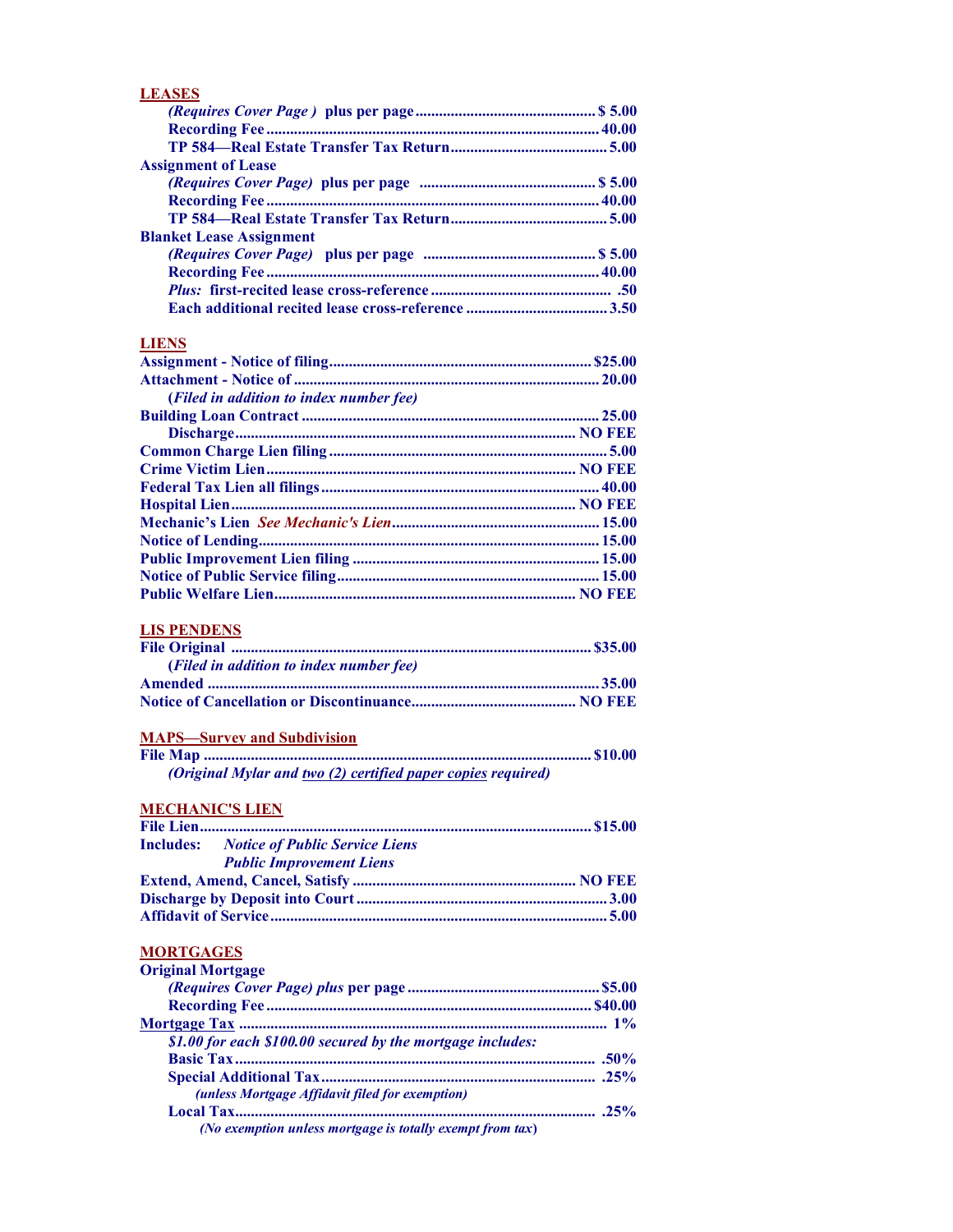| <b>Discharge/Satisfaction</b>                                                      |
|------------------------------------------------------------------------------------|
|                                                                                    |
|                                                                                    |
|                                                                                    |
| Fees to discharge consolidated mortgages forming a single lien, may                |
| be discharged on single document to the same extent as if separate                 |
| discharges were submitted for each mortgage. RPL § 321                             |
| <b>Consolidation, Modification Extension Agreement</b>                             |
|                                                                                    |
|                                                                                    |
|                                                                                    |
|                                                                                    |
|                                                                                    |
| <b>Blanket Mortgage Assignment</b>                                                 |
|                                                                                    |
|                                                                                    |
|                                                                                    |
|                                                                                    |
| Each additional recited mortgage cross reference3.50                               |
| <b>Correction Mortgage</b>                                                         |
|                                                                                    |
|                                                                                    |
|                                                                                    |
|                                                                                    |
| <b>Release of Mortgaged Premises</b>                                               |
|                                                                                    |
|                                                                                    |
|                                                                                    |
| Each additional recited mortgage cross-reference 3.50                              |
| <b>Subordination Agreement</b>                                                     |
|                                                                                    |
|                                                                                    |
|                                                                                    |
|                                                                                    |
| <b>MOTION OR CROSS MOTION</b>                                                      |
|                                                                                    |
|                                                                                    |
| <b>NOTARY PUBLIC</b>                                                               |
|                                                                                    |
|                                                                                    |
| (Change of Name Due to marriage WITH NO ADDRESS CHANGE)  NO FEE                    |
| Duplicate Notary Certificate (Obtained from NYS Dept. of State)  10.00             |
| Renew Oath and Signature Card (Filed with County Clerk)  60.00                     |
| <b>Official Character Certificate—Other County (Filed with County Clerk) 10.00</b> |
| Official Character Certificate (Obtained from County Clerk) 5.00                   |
|                                                                                    |
| <b>Certificate of Authentication of Notary-Apostille</b>                           |
|                                                                                    |
|                                                                                    |
| <b>NOTICE OF APPEAL (Supreme Court Civil Action)</b>                               |
|                                                                                    |
|                                                                                    |
| <b>NOTE OF ISSUE</b>                                                               |
|                                                                                    |
| <b>A LTIL AR ARRIAR</b>                                                            |

| <b>OATH OF OFFICE</b> |  |
|-----------------------|--|
|                       |  |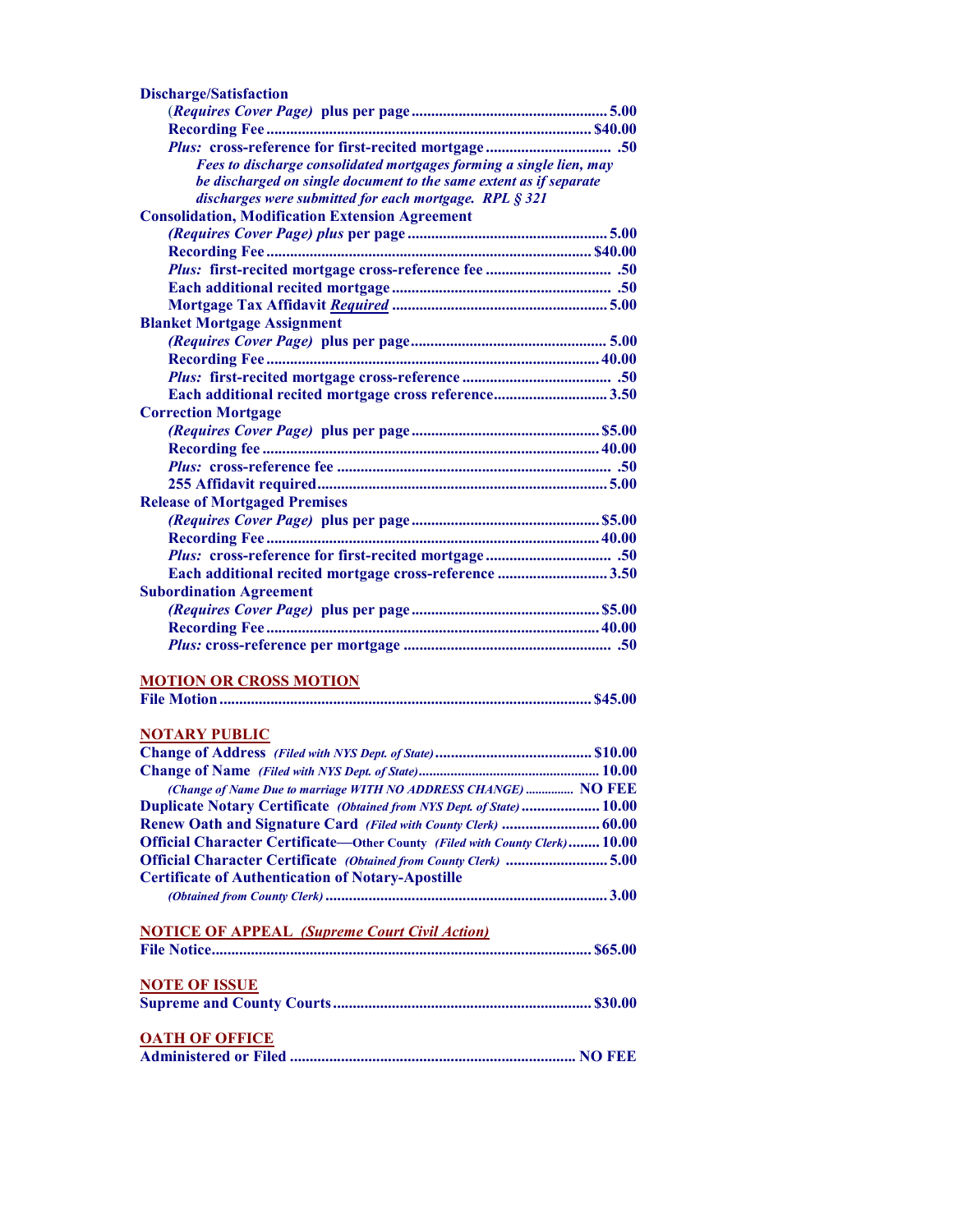#### PASSPORTS

| <b>Passport Book</b>                                           |  |
|----------------------------------------------------------------|--|
| U.S. Department of State fee-16 years of age or older \$110.00 |  |
|                                                                |  |
|                                                                |  |
| <b>Passport Card</b>                                           |  |
|                                                                |  |
|                                                                |  |
|                                                                |  |
| <b>Combined Passport Book and Passport Card</b>                |  |
| U.S. Department of State fee-16 years of age or older \$140.00 |  |
|                                                                |  |
|                                                                |  |
|                                                                |  |
|                                                                |  |

#### PISTOL PERMIT/LICENSE

#### POWER OF ATTORNEY

#### REAL PROPERTY TRANSFER REPORT RP-5217

| (Required With Deed Recording)                                            |  |
|---------------------------------------------------------------------------|--|
| <b>Agricultural or residential property:</b>                              |  |
|                                                                           |  |
| If Property Tax Code (Item 18) is 100-199; or 200-299; or 411-C  \$125.00 |  |

# RELEASE OF ESTATE TAX LIEN

All others ................................................................................................ \$250.00

#### REQUEST FOR JUDICIAL INTERVENTION

| <b>SCAR PETITION</b>                                        |  |
|-------------------------------------------------------------|--|
|                                                             |  |
| <b>SEARCHES</b>                                             |  |
| Criminal Search--uncertified (minimum seven years)  \$10.00 |  |
| <b>SEPARATION AGREEMENT</b>                                 |  |
|                                                             |  |
| STIPULATION OF SETTLEMENT/VOLUNTARY DISCONTINUANCE          |  |
|                                                             |  |